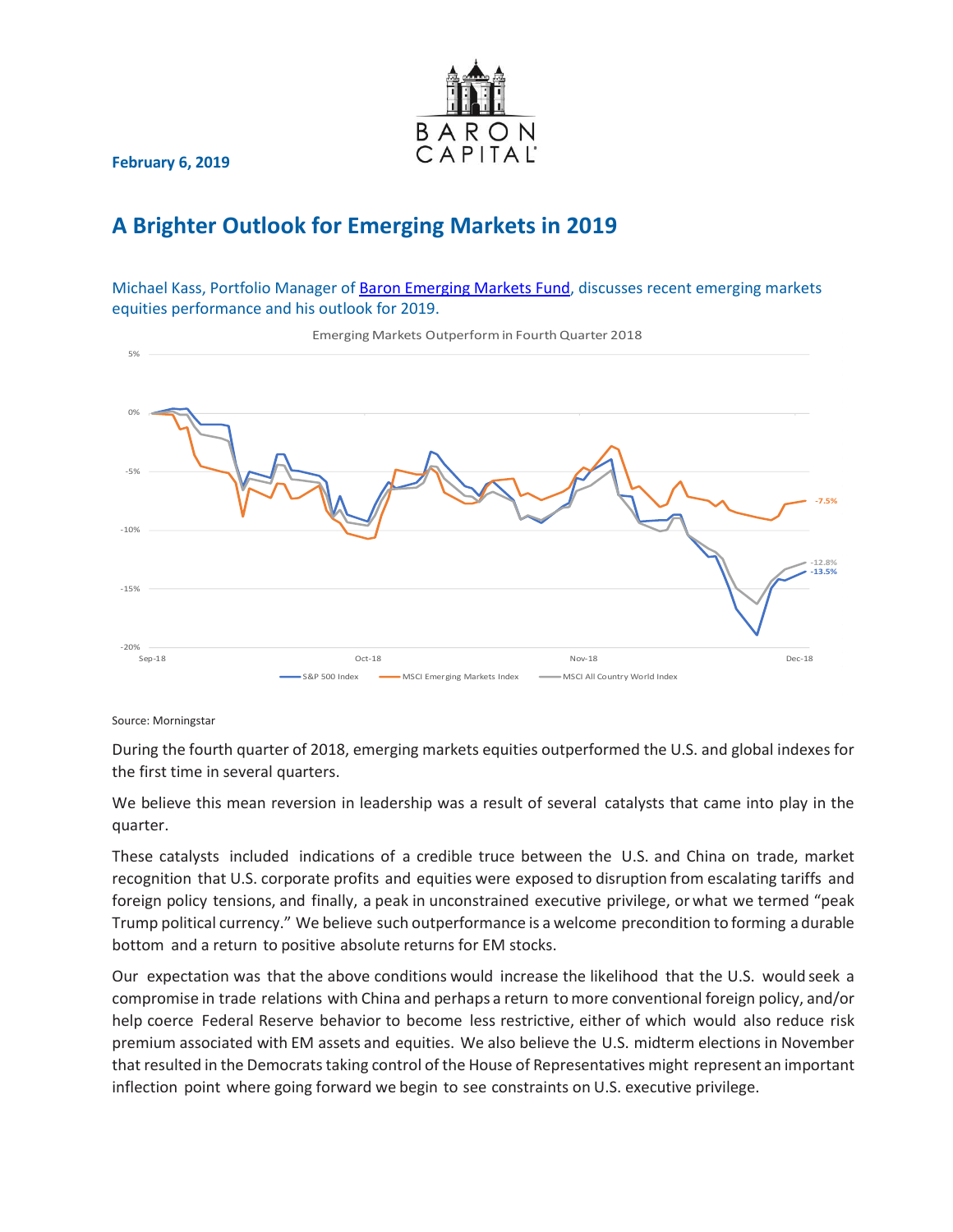## Baron Capital | February 6, 2019 A Brighter Outlook for Emerging Markets in 2019

We now enter 2019 with various risks to U.S. corporate earnings increasingly priced in and speculative and leveraged positioning in equities, bonds, and oil having corrected and normalized. Our conclusion is thatmuch that could go wrong has now been priced in, particularly in mid-cap growth stocks globally, which suffered an outsized correction during the fourth quarter.

Looking ahead, in the near term, we believe a rally in global equities is more likely than a further decline, as markets begin to anticipate a de-escalation of protectionist measures and improving global trading conditions, as well as a more flexible Fed mandate. Such a development would likely suggest a peak in the U.S. dollar and further outperformance by EM equities.

While this is our base case expectation for now,we remain cautious because global capital markets remain exposed to the elevated risk of policy error. Risks include:

- **U.S.-China trade tensions** Will the U.S. and China reach a credible compromise by the imposed March 2 deadline?
- **Interest rates** Will the Fed follow through in tempering expectations of future tightening if trade relations improve? Could a shift to positive global economic news in the aftermath of a large decline in oil and long-term government bond yields force the Fed to return to a more restrictive bias?
- **Mueller investigation** Indicative of a market environment where non-economic risks may ultimately "overwhelm the fundamentals," what canwe expect in the coming months from the ongoing Mueller investigation and what sort of unpredictable response could it provoke?

Althoughwe believe unconventional U.S. foreign policy initiatives have driven international and EM equity risk premium higher and earnings multiples lower in the short term, we are encouraged by several emerging bright spots, including:

- **Brazil** Brazil has demonstrated market leadership and material positive returns as the incoming Bolsonaro administration has articulated a market-friendly doctrine emphasizing material privatization activity and a commitment to enhanced fiscal orthodoxy.
- **U.S. dollar** While certain Asian equity markets remain closely correlated to the outlook for China's economy and policy direction, many markets such as Indonesia, Thailand, South Africa, and much of Latin America remain more sensitive to the outlook for the U.S. dollar and Treasury yields, where recent developments suggest we have already entered a bottoming phase.

## **Conclusion**

Should the outlook for foreign and trade policy reduce pressure on China, and Fed policy shift to a marginally more accommodative stance, we believe many EM equities could offer material upside from current levels.